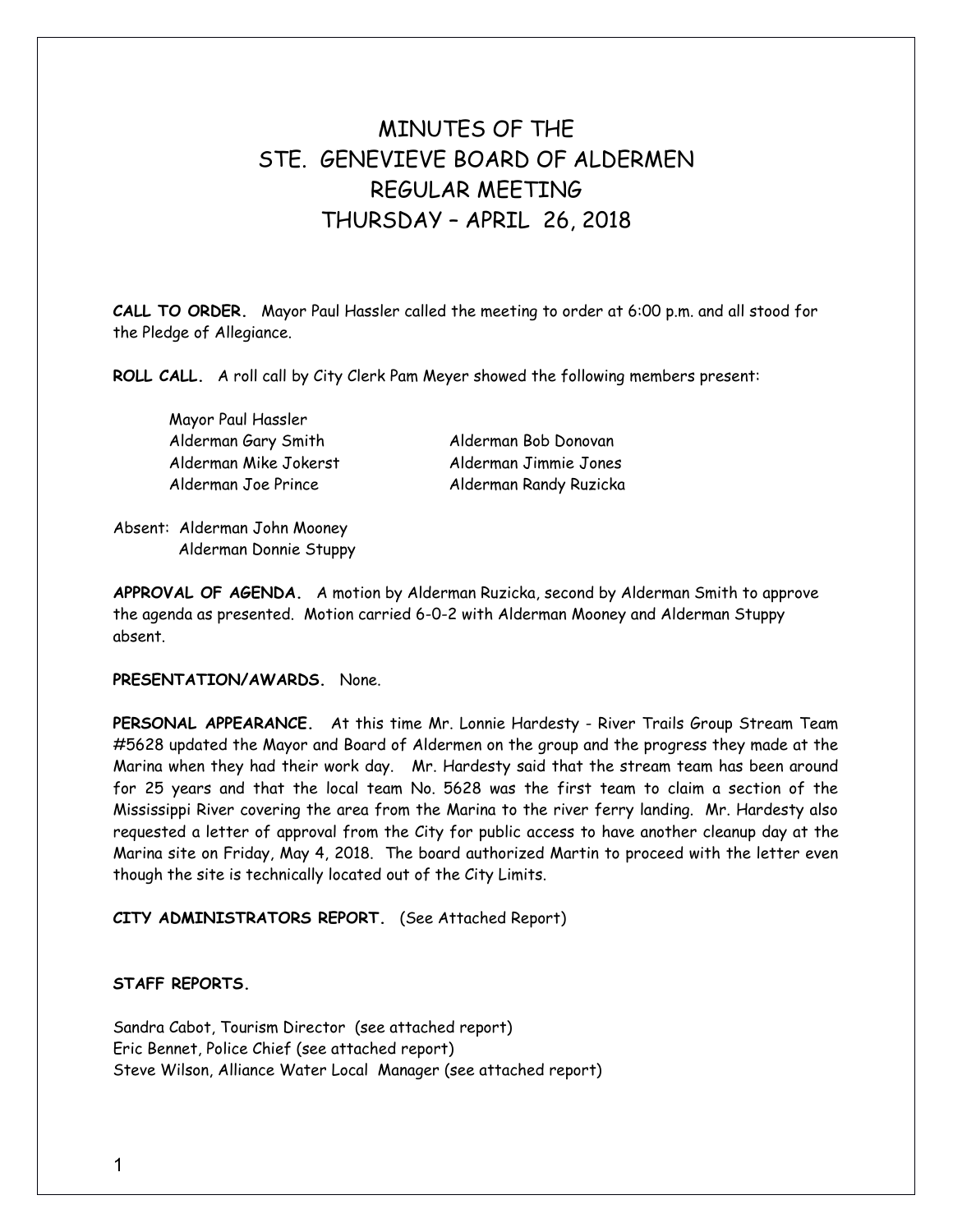**Appointment of City Clerk.** A motion by Alderman Prince, second by Alderman Smith to reappoint Pam Meyer as City Clerk for another two year term. Motion carried 6-0-2 with Alderman Mooney and Alderman Stuppy absent.

**Appointment of Police Chief.** A motion by Alderman Prince, second by Alderman Ruzicka to reappoint Eric Bennett as Chief of Police. Motion carried 6-0-2 with Alderman Mooney and Alderman Stuppy absent.

**Election of President of the Board.** At this time Alderman Donovan nominated Alderman Prince for President of the Board. With no further nominations, the nomination was approved by acclamation 6-0-2 with Alderman Mooney and Alderman Stuppy absent.

**COMMITTEE REPORTS.** Alderman Jokerst reported on the recent Channel 7/98 meeting and that Bryant Wolfin has agreed to serve on the Board. Alderman Smith reported that he attended a Park & Recreation meeting and a Tourism Advisory Committee meeting and he's excited to serve as aldermanic liaison for both.

**PUBLIC COMMENTS.** Mr. Chip Marzuco with Marzuco Electric addressed the Mayor and Board of Alderman concerning the upcoming annual Spring Fling for Downs Syndrome to be held June 2, 2018. They had some concern with a poker run and making sure all the vehicles involved would be okay as far as driving on the City Streets. Mr. Marzuco reported that he has touched base with Police Chief Bennett and stated they are all good to go and on the same page.

### **CONSENT AGENDA.**

- 1. Minutes Board of Aldermen Regular Meeting April 12, 2018
- 2. Treasurer's Report March 2018
- 3. RESOLUTION 2018-19. A RESOLUTION APPOINTING HEATHER TORRES TO THE STE. GENEVIEVE PARKS AND RECREATION BOARD.
- 4. RESOLUTION 2018-20. A RESOLUTION APPOINTING JEAN SELLBERG TO THE STE. GENEVIEVE TOURISM TAX BOARD.
- 5. RESOLUTION 2018-21. A RESOLUTION AUTHORIZING THE STE. GENEVIEVE TOURISM DEPARTMENT TO APPLY FOR A GRANT FROM THE MARKETING MATCHING GRANT PROGRAM SPONSORED BY THE MISSOURI DIVISION OF TOURISM IN AN AMOUNT NOT TO EXCEED SIX THOUSAND DOLLARS. (\$6,000.00)

A motion by Alderman Jokerst, second by Alderman Prince to approve the consent agenda as presented. Motion carried 6-0-2 with Alderman Mooney and Alderman Stuppy absent.

### **OLD BUSINESS.**

**BILL NO. 4213. AN ORDINANCE APPROVING A PROPOSAL FROM VANDEVANTER ENGINEERING FOR THE PURCHASE OF A SUBMERSABLE WASTE WATER PUMP IN AN AMOUNT NOT TO EXCEED EIGHT THOUSAND SEVEN HUNDRED FIFTY DOLLARS (\$8,750.00) 2 nd READING.** A motion by Alderman Prince, second by Alderman Jones, Bill No.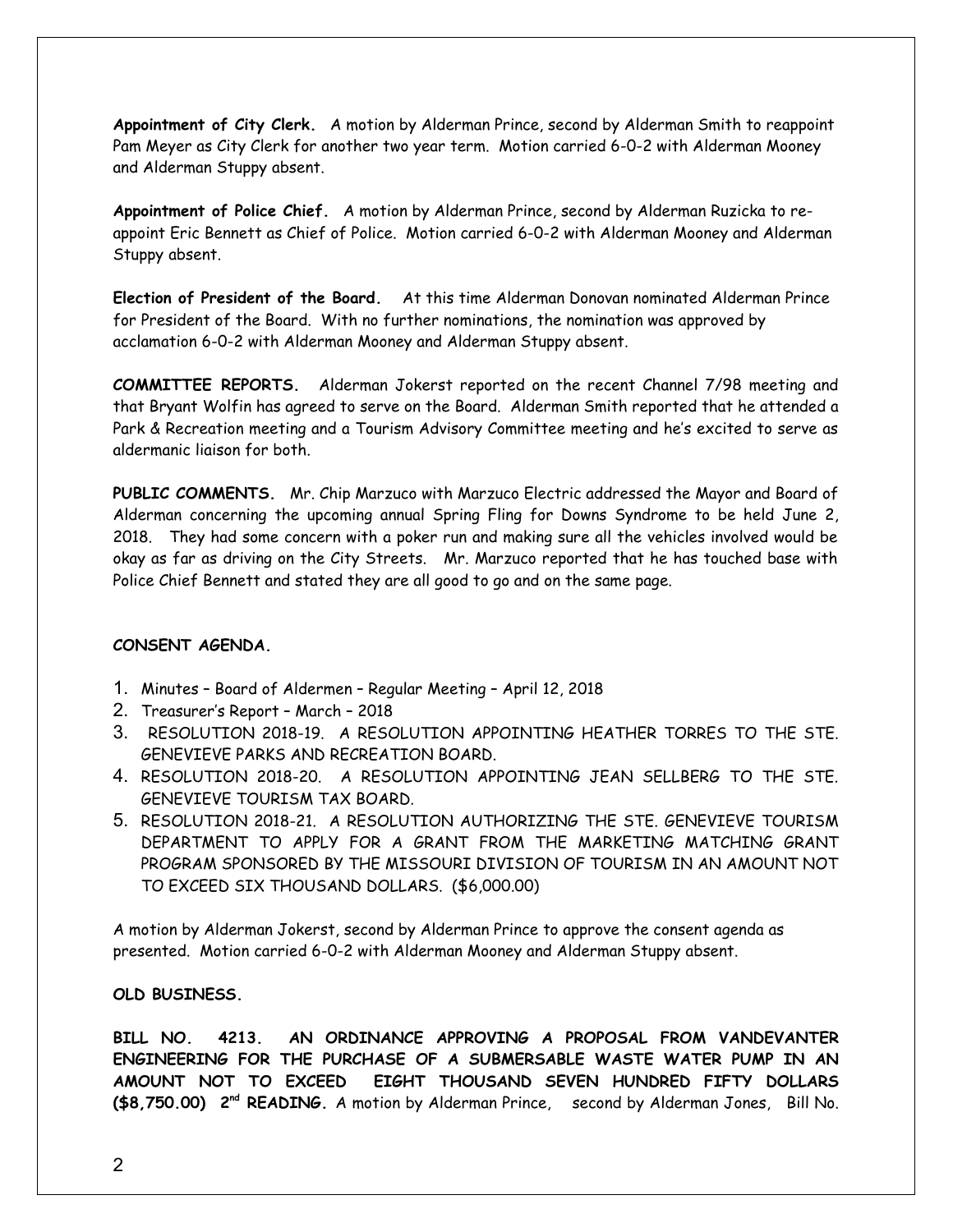4213 was placed on its second and final reading, read by title only, considered and passed by a roll call vote as follows: Ayes:, Alderman Mike Jokerst, Alderman Bob Donovan, Alderman Gary Smith, Alderman Joe Prince, Alderman Jimmie Jones and Alderman Randy Ruzicka. Nays: None Absent: Alderman John Mooney and Alderman Donnie Stuppy. Motion carried 6-0-2. Thereupon Bill No. 4213 was declared Ordinance No. 4146 signed by the Mayor and attested by the City Clerk.

**BILL NO. 4214. AN ORDINANCE APPROVING A BID PROPOSAL FROM AXON ENTERPRISE, INC. FOR THE PURCHASE OF FIVE TASERS IN AN AMOUNT NOT TO EXCEED \$7,433.00 AND AMENDING THE GENERAL FUND BUDGET #10 – POLICE #16.** 2<sup>nd</sup> READING. A motion by Alderman Donovan, second by Alderman Prince, Bill No. 4214 was placed on its second and final reading, read by title only, considered and passed by a roll call vote as follows: Ayes:, Alderman Mike Jokerst, Alderman Bob Donovan, Alderman Gary Smith, Alderman Joe Prince, Alderman Jimmie Jones and Alderman Randy Ruzicka. Nays: None Absent: Alderman John Mooney and Alderman Donnie Stuppy. Motion carried 6-0-2. Thereupon Bill No. 4214 was declared Ordinance No. 4147 signed by the Mayor and attested by the City Clerk.

**BILL NO. 4215. AN ORDINANCE APPROVING A BID PROPOSAL FROM TURN-KEY MOBILE, INC. FOR THE PURCHASE OF TWO MOBILE DATA TERMINALS IN AN AMOUNT** NOT TO EXCEED \$7,600.00. 2<sup>ND</sup> READING. A motion by Alderman Jones, second by Alderman Smith, Bill No. 4215 was placed on its second and final reading, read by title only, considered and passed by a roll call vote as follows: Ayes:, Alderman Mike Jokerst, Alderman Bob Donovan, Alderman Gary Smith, Alderman Joe Prince, Alderman Jimmie Jones and Alderman Randy Ruzicka. Nays: None Absent: Alderman John Mooney and Alderman Donnie Stuppy. Motion carried 6-0-2. Thereupon Bill No. 4215 was declared Ordinance No. 4148 signed by the Mayor and attested by the City Clerk.

#### **NEW BUSINESS.**

**BILL NO. 4217. AN ORDINANCE OF THE CITY OF STE. GENEVIEVE, MISSOURI, TO ESTABLISH A PROCEDURE TO DISCLOSE POTENTIAL CONFLICTS OF INTEREST AND SUBSTANTIAL INTERESTS FOR CERTAIN OFFICIALS. 1ST READING.** A motion by Alderman Jokerst, second by Alderman Prince, Bill No. 4217 was placed on its first reading read by title only and considered and passed with an 6-0-2 vote of the Board of Aldermen with Alderman Mooney and Alderman Stuppy absent.

**BILL NO. 4218. AN ORDINANCE AMENDING THE CITY OF STE. GENEVIEVE'S PERSONNEL MANUAL SECTION 600 : "LEAVE & HOLIDAYS" SUBSECTION 601: HOLIDAYS AS SET FORTH BELOW. 1ST READING.** A motion by Alderman Jokerst, second by Alderman Smith, Bill No. 4218 was placed on its first reading read by title only and considered and passed with an 6-0-2 vote of the Board of Aldermen with Alderman Mooney and Alderman Stuppy absent.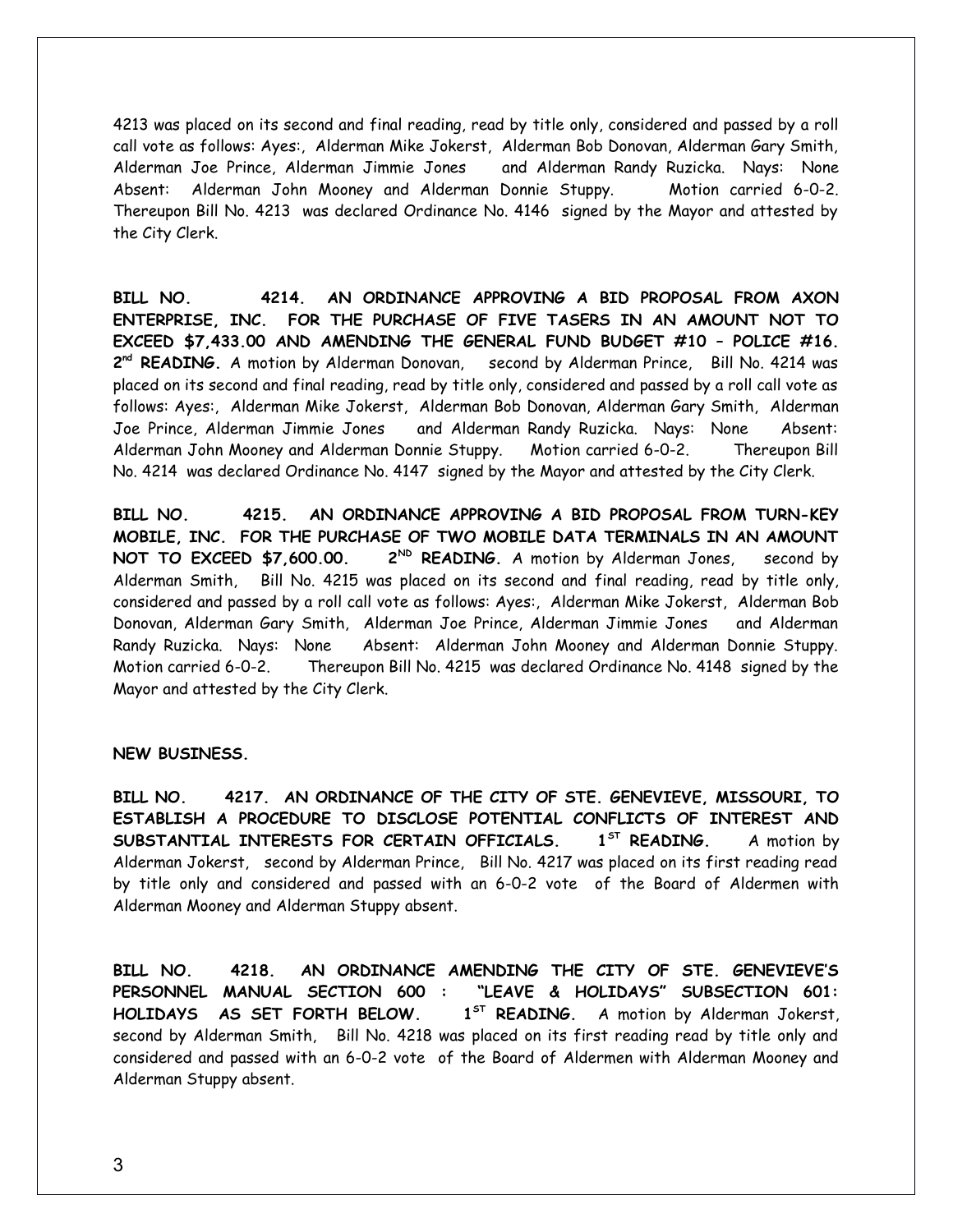**BILL NO. 4219. AN ORDINANCE APPROVING THE PURCHASE OF A 2011 DODGE DAKOTA 4WD TRUCK FROM STUPPY AUTO SALES, STE. GENEVIEVE, MISSOURI IN AN AMOUNT NOT TO EXCEED \$10,000.00 FOR THE WATER DEPARTMENT. 1st READING.** A motion by Alderman Smith, second by Alderman Donovan, Bill No. 4219 was placed on its first reading read by title only and considered and passed with an 6-0-2 vote of the Board of Aldermen with Alderman Mooney and Alderman Stuppy absent.

**BILL NO. 4220. AN ORDINANCE APPROVING A BID PROPOSAL FROM FLIEG'S EQUIPMENT FOR THE PURCHASE OF A HUSTLER SUPER Z 25HP DIESEL 72" SIDE DISCHARGE MOWER IN AN AMOUNT NOT TO EXCEED \$13,240.00 AND AMENDING THE TRANSPORTATION TRUST FUND BUDGET #21. 1ST READING.** A motion by Alderman Smith, second by Alderman Ruzicka, Bill No. 4220 was placed on its first reading read by title only and considered and passed with an 6-0-2 vote of the Board of Aldermen with Alderman Mooney and Alderman Stuppy absent. A motion by Alderman Jokerst, second by Alderman Smith to proceed with the second and final reading of Bill No. 4220. Motion carried with a 6-0-2 vote of the Board of Aldermen with Alderman Mooney and Alderman Stuppy absent. A motion by Alderman Donovan, second by Alderman Jones, Bill No. 4220 was placed on its second and final reading, read by title only, considered and passed by a roll call vote as follows: Ayes:, Alderman Mike Jokerst, Alderman Bob Donovan, Alderman Gary Smith, Alderman Joe Prince, Alderman Jimmie Jones and Alderman Randy Ruzicka. Nays: None Absent: Alderman John Mooney and Alderman Donnie Stuppy. Motion carried 6-0-2. Thereupon Bill No. 4220 was declared Ordinance No. 4149 signed by the Mayor and attested by the City Clerk.

**BILL NO. 4221. AN ORDINANCE AUTHORIZING THE MAYOR TO INTER INTO AN INTERGOVERMENTAL AGREEMENT WITH STE. GENEVIEVE COUNTY FOR THE "PROGRESS PARKWAY WATER TOWER CONSTRUCTION". 1st READING.** A motion by Alderman Smith, second by Alderman Jones to table. Motion carried 6-0-2 with Alderman Mooney and Alderman Stuppy absent.

**BILL NO. 4222. AN ORDINANCE APPROVING THE PURCHASE OF A TWO (2) TON FREESTANDING WORKSTATION CRANE FROM ILLINOIS ELECTRIC WORKS, GRANITE CITY, ILLINOIS IN AN AMOUNT NOT TO EXCEED \$32,390.00 FOR THE WATER DEPARTMENT. 1ST READING.** A motion by Alderman Smith, second by Alderman Donovan, Bill No. 4222 was placed on its first reading read by title only and considered and passed with an 6-0-2 vote of the Board of Aldermen with Alderman Mooney and Alderman Stuppy absent.

**OTHER BUSINESS. None.** 

**MAYOR/BOARD OF ALDERMEN COMMUNICATION. None.** 

**ADJOURNMENT.** A motion by Alderman Ruzicka, second by Alderman Prince to adjourn. Motion carried 6-0-2 with Alderman Mooney and Alderman Stuppy absent. 7:00 p.m.